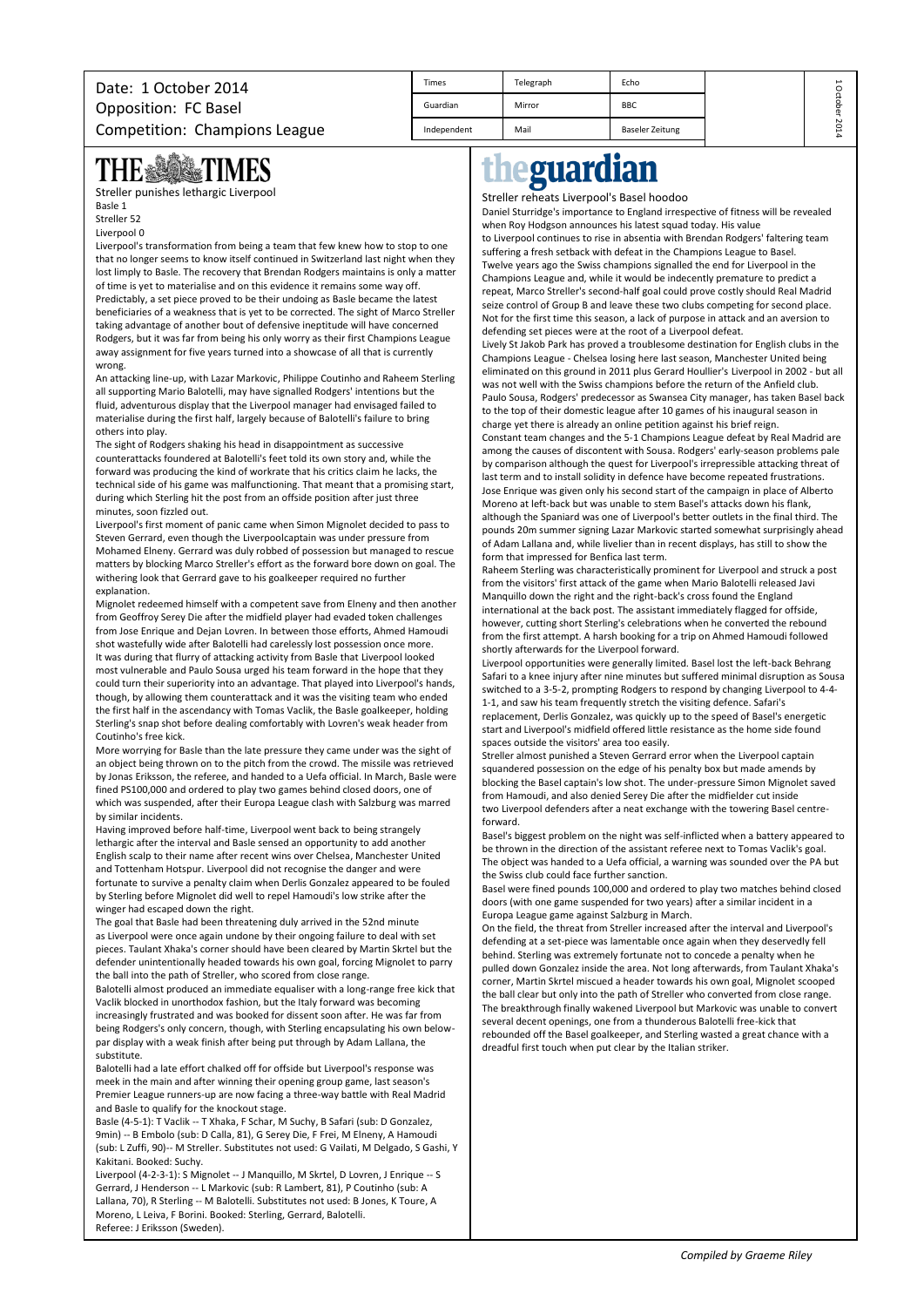| Date: 1 October 2014          | <b>Times</b> | Telegraph | Echo            | ∸ |
|-------------------------------|--------------|-----------|-----------------|---|
| Opposition: FC Basel          | Guardian     | Mirror    | <b>BBC</b>      |   |
| Competition: Champions League | Independent  | Mail      | Baseler Zeitung | õ |

# The **Mail**

TOOTHLESS LIVERPOOL LEFT IN A REAL MESS

BRENDAN Rodgers has taken to describing his team as 'a little bit broken'. Suddenly it feels like it could take quite a while for Liverpool's manager to fix it.

This Liverpool side need a crash course in winning football matches after they lost, for the fourth time this season, in this Champions League Group B fixture against Basle.

There is no need for panic just yet, but this squad is struggling to manage two matches a week, in the Premier League and the Champions League.

In the short term, over six games in European competition, defeat to Paulo Sousa's spirited team will not prevent them qualifying for the second round if they win their home games.

The problem is that the next Champions League date at Anfield is against the reigning European champions, Real Madrid. Good luck.

They approached this one like a one-off game, abandoning Liverpool's traditional, patient approach to a fixture on European soil and throwing bodies forward. Inexperience, naivety, call it what you will, but this was end-to-end

stuff. Liverpool were gung-ho, a team out for glory in their second group game. They piled forward, sending Lazar Markovic, Philippe Coutinho and Raheem Sterling to help Mario Balotelli in his role at the front of this Liverpool strike force.

He started well, unaware of the criticism he was subjected to from Jamie Carragher in the Sky Sports studio ahead of this fixture. 'I can't hide the way I feel about him,' Carragher admitted, and there are plenty of others who share his view.

Balotelli has scored once since his PS16million move from Milan, a neat finish that put Liverpool 1-0 up in their European opener against Ludogorets at Anfield. Everyone is waiting for him to go on a run, to spark into life and

provide Liverpool with some stability up front until the return of Daniel Sturridge. He started well enough here, ducking and diving between the role of target man and genuine goal threat until Basle's defence got to grips with him.

The Italian's cute little touches on the spin, angling the ball into the path of the onrushing figures of Sterling or Markovic in the opening minutes should have given him the confidence to ensure this was his night.

Sterling was busting a gut, punished for straying offside when he eventually rolled the ball into the net after two minutes and later booked for a foul.

Liverpool gave the ball away too cheaply, surrendering possession on the halfway line when they should have been trying to take the sting out of the game. Paulo Sousa's side have a good record against English opposition, raising themselves in recent years to record impressive wins against Manchester United, Chelsea and Tottenham in European competition.

Spurred on by their noisy fans stationed behind Tomas Vaclik's goal in the first half, they had two proper chances to go ahead.

Simon Mignolet, under the cosh in Liverpool's goal after some unconvincing performances of late, accepted the challenge.

He was on to Mohamed Elneny's curler before it left his right boot on the edge of the area, scuttling across his line to settle the nerves of Liverpool's defence. Then there was the save from Geoffroy Serey Die, improvising to save with his feet when the Basle midfielder worked some space inside the penalty area. There was a look of panic about this Liverpool team at times, uncertain in their approach work after a difficult start to the season in the Premier League. Jose Enrique, who returned to the side for the Capital One Cup tie against Middlesbrough last week, lost his concentration.

Twice he failed to read the passes of Steven Gerrard, allowing one to roll under his foot and then bizarrely hitting Ahmed Hamoudi with an attempted pass. Basle are a tricky team, far more cunning than the scoreline at the Bernabeu suggested when they lost 5-1 to Real Madrid on matchday one.

This was an eventful game for Sterling. At the start of the second half his lunge on substitute Derlis Gonzalez inside the area could easily have been a penalty. Jonas Eriksson, the Swedish referee, was lenient, but it could easily have been given.

Still, Basle didn't quit. They went ahead when Martin Skrtel's attempted, misguided clearance forced Mignolet low to save with an outstretched arm. There waiting to pounce was Marco Streller, the local Basle boy who returned to the city to finish his career with his boyhood team seven years ago. He is always a threat and he was on to this unexpected chance early, sending this

place into raptures by smashing his effort into the roof of Mignolet's net in the 52nd minute. Liverpool responded, forcing a quality save from Vaclik when Balotelli drilled a

60th- minute free-kick straight at the Basle keeper. But they never found a way through.

## **The Daily Telegraph**

Liverpool roll over as Swiss take advantage

Basle 1 Streller 52 Liverpool 0 Att: 36,000

Wherever Brendan Rodgers has left the Liverpool of last season, he needs to relocate them quickly before this season's ambitions turn to rust.

A Champions League defeat to Basle has left European hopes looking precarious. As on domestic duty, Rodgers is finding the winning formula of last season notorious by its absence and this loss could be one of the most damaging. Put bluntly, the Liverpool who qualified so impressively into the Champions League does not resemble the side now competing in it, and Marco Streller's 52nd-minute winner in St Jakob Stadium was a severe dent to the Merseyside club's ambitions of progression to the knockout phase.

Of broader concern is where the style, the passing and the goals have gone. Rodgers is certain there will be a recovery soon, but there is a danger the season will already be in salvage mode when it happens.

Basle talk about the legendary nights when they earned draws with Liverpool. Rodgers would probably have been content with a similar outcome prior to kickoff with an Anfield return to come and the Swiss perceived as the direct competitor to progression from Group B. We must presume Real Madrid already have their seats booked for the knockout draw.

With Liverpool facing a double header with Real after their trip to St Jakob Park, it was certainly a fixture they could ill-afford to lose if their European ambitions were not to end as prematurely as those in the Premier League appear to be. Rodgers made two changes to his line-up, with Alberto Moreno rested for Jose Enrique and Philippe Coutinho replacing Adam Lallana, but there was inevitable focus on Steven Gerrard following his manager's pre-match eulogy.

The last time Gerrard was here in 2002 was recovering from a mauling from his boss after a poor display, but Rodgers continues to feel indebted to him. When Gerrard dictates the tempo, Liverpool invariably play well but sides have been shutting him down. Basle manager Paulo Souso was evidently watching the DVDs of recent Premier League fixtures, as the home side almost benefited from a similar strategy on 13 minutes.

Their captain, Marco Streller, pounced on the Liverpool captain after an accidentand-emergency pass from Simon Mignolet that should have been accompanied by a siren. It required a recovery tackle from Gerrard to prevent what looked a certain goal and his fixed gaze on Mignolet made it clear where the captain would have pinned the blame had Basle benefited.

This was typical of an error-ridden first half, where neither side could take advantage of each other's defensive edginess.

Enrique looked especially vulnerable on the Liverpool left, much of the Basle threat emerging via scampering early substitute Derlis Gonzalez. Geoffroy Serey Die was also allowed to quick-step into the Liverpool penalty and force Mignolet into his first meaningful save on 35 minutes.

But having seen Basle concede five in their opening group game, Liverpool knew there were flaws to expose. How frustrating for Rodgers that without Daniel Sturridge he still lacks the ammunition to rip teams to ribbons as his side did last season.

Mario Balotelli still looks more lively with the ball rather than without it. He presses well for the first five minutes, presumably with the prematch instructions to be energetic still reverberating his eardrums, but soon reverts to type, his movement not random enough when midfielders are looking for a run beyond the defence

There was joy to he had when Liverpool attacked. Raheem Sterling had the ball in the net after three minutes, but it was ruled offside, although an early booking seemed to fill his legs with caution. The youngster was hesitant several times, although he forced Tomas Vaclik into a save from distance on 42 minutes. A Liverpool midfield consisting of Sterling, Coutinho and Lazar Markovic promised

more than it was delivering, although the PS20million Serbian winger was enjoying his most promising evening since arriving.

He certainly has pace on the ball and looked far more confident than the timid display witnessed during last weekend's Merseyside derbies.

In contrast to the freestyle of last season, Liverpool's biggest threat came from set-pieces, Coutinho's deliveries twice locating Dejan Lovren who could not find the target.

Sterling was having an unhappy evening, and after he conceded possession on 52 minutes Mignolet was forced into his most impressive save, diving low to his left to push Ahmed Hamoudi's shot wide.

The reprieve was brief as the setpiece nightmare continued for Rodgers. Taulant Xhaka's corner was headed towards his own goal by Martin Skrtel, Mignolet managed to keep it out but Streller leapt on the rebound to put Basle one-up. Balotelli almost hit a spectacular equaliser on the hour, a 30-yard free-kick saved in unorthodox fashion with a chest, which almost fell to Markovic.

As so often with Balotelli, the ridiculous often follows the sublime. An equally outrageous strike a minute later almost pitched outside the stadium. The Italian also received a caution late on, his on-field temperament increasingly questionable.

There was more urgency as Liverpool chased an equaliser, but it was unstructured and hopeful - a contrast to the order amid the mayhem of last season's goalrushes.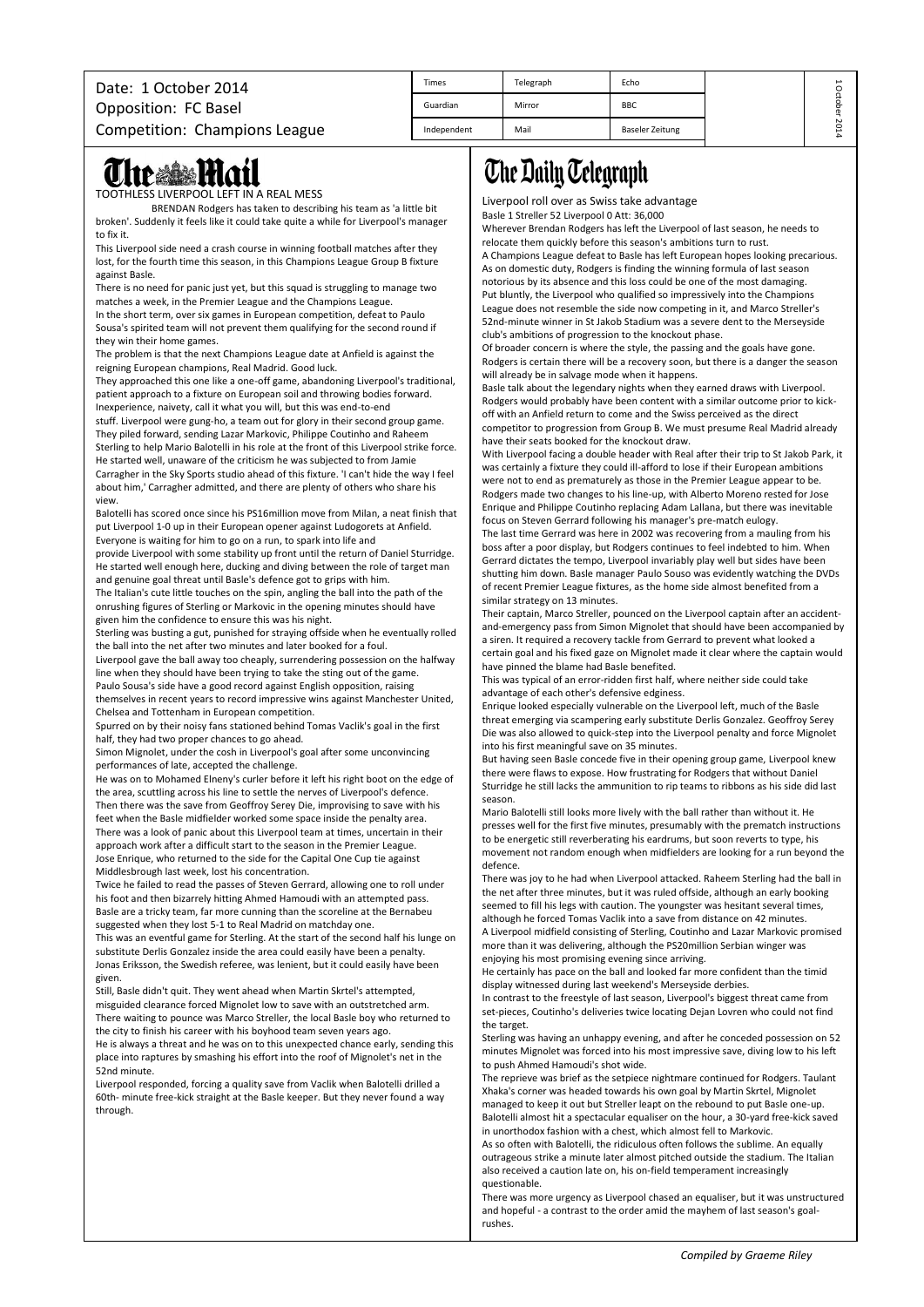| Date: 1 October 2014          | Times       | Telegraph | Echo            | ∸ |
|-------------------------------|-------------|-----------|-----------------|---|
| <b>Opposition: FC Basel</b>   | Guardian    | Mirror    | <b>BBC</b>      |   |
| Competition: Champions League | Independent | Mail      | Baseler Zeitung | δ |

## **THEY** EPENDENT

Liverpool let down once again by defensive weakness as Basel prosper Basel's neat, compact ground is built into the side of a shopping centre but for Liverpool, as for so many other English clubs, success here has been as hard to find as Armani watches in Poundland.

It is not a venue Steven Gerrard will want to visit again. Twelve years ago, he had been brought off at half-time with G[c]rard Houllier's team three down and spiralling rapidly out of the Champions League.

Liverpool's captain lasted the full 90 minutes last night but, as he walked off, he would have realised the limitations of his side's return to the European Cup. The history will never change and nor will the passion of their support but the great comeback has thus far been more Take That than Elvis Presley - a fortunate victory over Ludogorets and now defeat at the hands of Basel, middleweights of the Champions League.

Once the hometown boy, Marco Streller, put Basel ahead, there was little real feeling that this was a scoreline Liverpool could overturn. In 2002, they had scored three times after the interval and still gone out. This was a reverse far less heroic.

The screeches from all around St Jakob-Park before the final whistle, and the embraces when Jonas Eriksson put it to his lips, signified that for Switzerland's most powerful team, this was a desperately required victory. It is one Brendan Rodgers will struggle to take the positives from. Real Madrid await, home and away.

Whereas one [pounds sterling]16m striker went into the half-time interval on his way to a Champions League hat-trick, the other had only sweat to show for his efforts. Danny Welbeck does, however, lack Mario Balotelli's Hollywood quality. Switzerland's biggest-selling newspaper, Blick, devoted a full page to detailing the Italian's every move as he travelled on the team bus from airport to hotel under the headline: "Here Comes the Cobra". Blick even noted gleefully that there was a sex shop opposite the team hotel, as if this would be Balotelli's first port of call after check-in.

One free-kick from fully 35 yards that struck Basel's keeper, Tomas Vaclik, in the chest apart, there was not much venom in the cobra's fangs. Mostly, his hair dyed the colour of Liverpool's yellow away shirt, he was to be discovered very deep and, when he did go forward, Balotelli found himself either chopped down or out of position.

On the touchline, clad in a dark suit, Rodgers was unusually demonstrative, throwing his arms around in anger when Raheem Sterling picked up a cheap booking, but more often the gestures were made in frustration.

Only Javi Manquillo, from right-back, provided any real kind of outlet - it was his cross that Sterling turned into the net from an offside position. There was, however, far too little support through the middle and not much for Germany coach Joachim L[paragraph]w, who lives just over the border in Freiburg, to enjoy from his seat in the directors' box.

The Liverpool fans who, perhaps appropriately given the majesty of their past, had occupied the square in front of Basel's history museum, brought with them a banner that proclaimed their club "European royalty".

Basel are not that but they could claim to be among the gentry of the continent's football teams, and having beaten Manchester United, Chelsea and Tottenham here, they boast an enviable record against English clubs.

Given their 5-1 annihilation by Real Madrid in the Bernabeu, this was a record Paulo Sousa's team needed to maintain if they were to entertain hopes of making it out of this group. They had possession and forced plenty of corners, though a combination of Gerrard's marshalling of his defence and some weak direction meant Basel did little enough with them in the first half.

Sousa had lost his left-back, Behrang Safari, before 10 minutes were up and his replacement, Derlis Gonzalez, was twice betrayed by his own touch as opportunities opened up. When he did force his way through on the counterattack after the restart, Simon Mignolet blocked the shot.

Before the interval, the Liverpool keeper needed his legs to block Basel's way to goal as Geoffroy Serey Die turned first Jose Enrique and then Dejan Lovren. A dozen years ago, Basel had gone into the home dressing room at St Jakob-Park three goals up against Liverpool. Now it was goalless but the warnings as to what was to follow had already been given.

Three years ago, Streller's goal had helped knock Manchester United out of the Champions League on this ground and sparked one of the more curmudgeonly of Sir Alex Ferguson's press conferences - Basel, who had scored five times home and away against United, were he said, "a very defensive team". Liverpool are likely to pay a far lighter price than Manchester United but they were just as well beaten.

Now, after Mignolet blocked one attempt from a corner, Streller, born and brought up in Basel, swept the loose ball home. At the age of 33, his career is in its twilight but the afterglow will linger - especially in England's North-west.



#### EU TAKING THE SWISS

THE only thing missing was the funny walk, otherwise it was a case of Basel faulty for Liverpool.

In a country dominated by mountainous peaks, Brendan Rodgers' side were left in no doubt they now face a real uphill struggle in their quest for Champions League glory.

The manager was left frustrated by a performance that was lethargic and disjointed. They created few opportunities and failed to impose themselves on a spirited, but limited, Basel side.

The alarm bells must be ringing around Anfield, with their team still a pale shadow of the one that took the Premier League by storm last season. Their set-piece failings were exposed once again by opponents not known for their physical attributes.

The goal which leaves the Reds facing a real challenge to get out of the group was a painful one, with yet another mix-up in the back line ending with Martin Skrtel almost scoring an own goal, and veteran Basel skipper Marco Streller finishing the job.

What will worry supporters most is that Liverpool hardly responded after that goal just before the hour mark.

Raheem Sterling scuffed one shot and Lazar Markovic sent another wide from a good position. Yet a fierce free-kick from Mario Balotelli (right) aside, the English club simply didn't look close to scoring.

It is hard to see where a goal is coming from, and the manager must now be praying Daniel Sturridge returns at the weekend for the game against West Brom. It is especially frustrating given the fact that the visitors seemed in control in the first half, when Balotelli was more of an influence and even Markovic came into the contest.

Yet the curse of Basel struck again, with Liverpool on the end of another major embarrassment here, despite the best efforts of captain Steven Gerrard. Gerrard was one of the few who could escape criticism, unlike PS16million Italian striker Balotelli who had appeared engaged and committed in the first half. But as the game progressed, he lost his composure completely.

He was booked at the end for tapping a hand on the face of an opponent, and then appeared to inspire the wrath of his manager as he left the arena without acknowledging the Reds' support.

This is a stadium that still sends shivers down Red spines, the graveyard of a Champions League dream, and some still say the managerial career of Gerard Houllier, who never truly recovered from the draw here in 2002 which dashed their European dream.

Liverpool so very nearly made the perfect start when Raheem Sterling had the ball in the net in the opening minutes, only for the effort to be ruled out for offside. That though, was probably the high point, though Balotelli's ferocious free-kick was very nearly followed in by Markovic.

The same can be said of their defending too - they never looked comfortable. And on 52 minutes they conceded what their angry manager described as a soft goal - and that is putting it mildly.

From a corner, the ball bounced off both Skrtel and Lovren, and even though Simon Mignolet saved, no one was marking Streller who forced the ball home. Liverpool face a testing time after their fourth defeat of the season already, and they will go into the weekend game against West Brom under pressure. Rodgers will know the weakness at set-pieces is a real worry, but perhaps even more serious is the lack of a goal threat. This was Liverpool's 11th game against Swiss opposition - and the first time they have ever failed to score.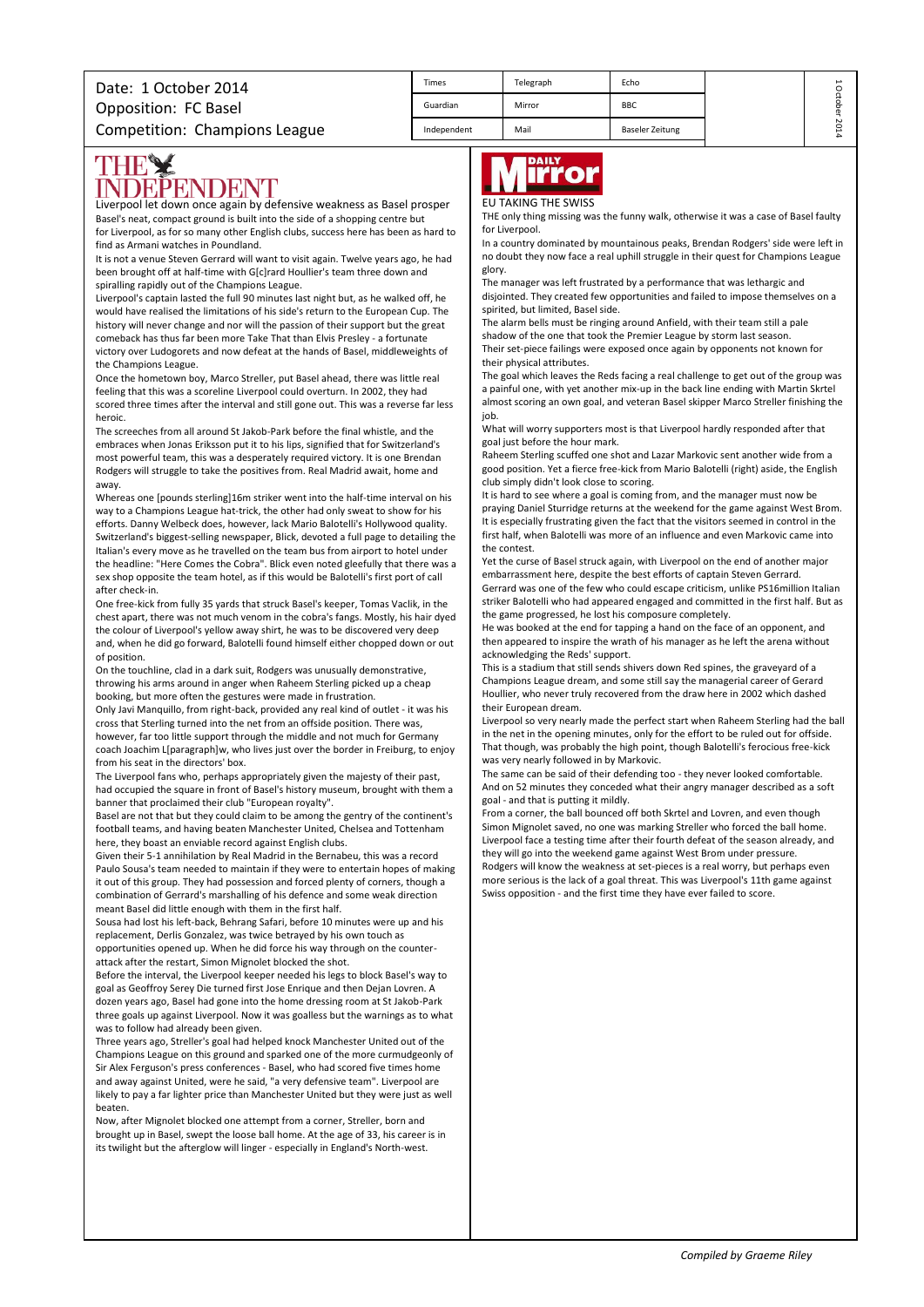| <b>Times</b> | Telegraph | Echo                   | ∸ |
|--------------|-----------|------------------------|---|
| Guardian     | Mirror    | <b>BBC</b>             | ō |
| Independent  | Mail      | <b>Baseler Zeitung</b> | κ |

# **LIVERPOOL**

Champions League hopes take blow on wretched night in Switzerland So much for exorcising the demons of St Jakob-Park.

Liverpool's return to the Swiss city of Basel only yielded another dose of Champions League heartache. The ramifications aren't as costly as 12 years ago when Gerard Houllier's side crashed out of the competition but this was still a painful blow to the current crop's hopes of reaching the knockout stage. Brendan Rodgers' optimism that Saturday's dominant derby display against Everton marked a return to the Liverpool of last season proved misplaced on a wretched night at the home of the Swiss champions.

Basel added the Reds' scalp to those of Manchester United, Tottenham and Chelsea on home turf over the past three years but they were given a sizeable helping hand. A lack of punch in the final third and a glaring defensive weakness is a potent cocktail and it's costing Liverpool dear during this worrying start to the campaign. Once again a set-piece decided their fate as Basel captain Marco Streller took full advantage. Last term those frailties were papered over by Liverpool's firepower at the other end but not any more.

No wonder Rodgers remains so furious with England over their treatment of Daniel Sturridge. Over the past six matches his absence has cost the club dear with Mario Balotelli unable to shoulder the goalscoring burden.

Sturridge's imminent return will at least improve matters ahead of a crunch Champions League doubleheader with European champions Real Madrid, who made it two wins out of two in Group B with a 2-1 victory over Ludogorets. Rodgers made two changes following the Merseyside derby stalemate with Jose Enrique and Philippe Coutinho recalled at the expense of Alberto Moreno and Adam Lallana. The inclusion of Enrique was a surprise given that he had only made his first start for 11 months in the League Cup a week earlier. The Spaniard faces a battle to regain his status as the club's No 1 left-back following the impact of Moreno since his £12million move from Sevilla. For Coutinho, this was his opportunity to put a difficult start to the campaign behind him but he couldn't take it. The little Brazilian, who sat out the defeat to West Ham and the League Cup win over Middlesbrough before coming off the bench in the derby, is still a mile away from producing the electric form which lit up the club's pre-season schedule. In his favoured central role, Coutinho was part of a front front also boasting Lazar Markovic, Raheem Sterling and Balotelli which promised much but delivered little. The plan was crystal clear as Liverpool were compact when not in possession and then counter-attacked at pace. Inside two minutes Balotelli found the lively Javier Manquillo and his cross picked

out Sterling, who netted at the second attempt but he had strayed offside. For the most part the Reds found themselves on the back foot with their cause not helped by Coutinho's wastefulness.

Sterling, who was booked for hauling back Ahmed Hamoudi, wasn't able to have the same kind of influence from wide on the left as he has done this term from the middle. Basel were forced into an early change when Behrang Safari limped off and was replaced by Derlis Gonzalez but their gave their vociferous home support plenty of encouragement. Many of the Reds' problems were of their own making with Simon Mignolet giving Steven Gerrard a pass he didn't want under pressure just outside the penalty box. The skipper had his pocket picked and Rodgers' side were relieved to see Marco Streller's effort deflected behind. Midway through the first half Mignolet comfortably dealt with Mohamed Elneny's 25-yard curler. Liverpool looked to Balotelli to be the focal point of their attack. He chased down his fair share of lost causes but it was another unimpressive outing for him. Too often he was careless and Rodgers couldn't hide his frustration on the touchline just before the half hour mark. Balotelli gave it away cheaply and Basel countered with menace. Manquillo wasted one opportunity to clear and the Hamoudi's angled drive flew narrowly wide of the far post. The Swiss champions continues to show their greater cutting edge in the final third. Ten minutes before the interval Mignolet came to the rescue, saving with his legs after Geoffroy Serey Die had weaved his way past both Enrique and Dejan Lovren in the box. With Manquillo excellent at right-back as he kept Hamoudi under wraps and Lovren winning his physical tussle with Streller, the Reds finished the first half strongly. Sterling pounced on some defensive hesitation on the edge of the box but his sweetly struck drive was straight at Tomas Vaclik. Lovren then rose highest to meet Coutinho's free-kick but his downward header lacked the power required to beat the Czech keeper. If that gave the 1,700 Kopites at St Jakob-Park hope, it was quickly wrestled away as Basel took control after the interval. Sterling was lucky when Gonzalez's penalty appeals were waved away and then Hamoudi burst clear only for Mignolet to make a fine one-handed save. Liverpool were second best and the pressure told in the 52 minute. Once again the Reds' vulnerability from set-pieces was exposed. Taulant Xhaka swung a corner into the box, neither Skrtel nor Lovren dealt with it and the ball flew goalwards off the Croatian's back. Mignolet reacted to palm the ball away but only as far as Streller, who gleefully converted. Liverpool briefly threatened to restore parity. Markovic's acrobatic overhead kick was claimed by Vaclik before the Serbian's low strike was expertly blocked by Fabian Schar.

Just past the hour mark Vaclik unconvincingly kept out Balotelli's swerving 30-

yard free-kick. The rebound dropped into the path of Markovic but Schar got back to divert it behind. Rodgers introduced Lallana for the ineffective Coutinho with 20 minutes to go. Lallana made an instant impact as his neat pass released Sterling. However, the teenager's first touch was disastrous and allowed Vaclik to race out and gather. The home fans' joy turned to fury when the Reds declined to kick the ball out when Breel Embolo was on the desk asking for treatment. But Markovic squandered the chance anyway as he drilled wastefully wide. It summed up Liverpool's night.

# **Basler Zeitung**

Embolo, Streller und der Basler Jubel

Der FC Basel sollte in der englischen Premier League mitspielen. Die Bilanz gegen die britischen Topteams ist unglaublich: Zuhause gewann der FCB vier der letzten fünf Vergleiche, auf Champions-League-Stufe gar die letzten drei in Serie. «Langsam ist es schon fast beängstigend. Geil, wie wir gegen ein solches Team aufgespielt haben», entfährt es Matchwinner Marco Streller spontan nach dem Spiel. Dem ist eigentlich nichts mehr hinzuzufügen.

Weil es aber so viel Spass gemacht hat, Serey Die, Elneny, Hamoudi, Embolo, Streller – ja eigentlich allen Baslern – zuzuschauen, wollen wir uns dennoch den Blick auf die 93 Minuten gönnen. Begonnen hat es denkbar schlecht. Die Verletzung von Behrang Safari zwang Paulo Sousa zu einer frühen Systemumstellung. Nun verteidigte die Dreierkette Xhaka/Schär/Suchy gegen den Dreiersturm Sterling/Balotelli/Coutinho. Was nach argem Nachteil aussah, entpuppte sich schon fast als Glücksfall. «Nach der Umstellung haben wir fast noch konzentrierter gespielt», analysiert Streller. Die erste Halbzeit gehörte komplett den Hausherren, Liverpool brachte keine vernünftige Torchance zustande.

## Das bessere Kollektiv

«Mit etwas mehr Präzision hätten wir gar noch höher gewinnen können.» Die Behauptung Strellers ist nicht anmassend, sondern korrekt. Auch Paulo Sousa schliesst sich diesem Urteil an: «Wir haben mutig, schnell und kraftvoll gespielt.» Der 17-jährige Embolo kreierte Chance um Chance, die alle teils sehr fahrlässig verschleudert wurden. Weder Gonzalez noch Hamoudi oder Streller konnten profitieren. Die beste Gelegenheit zur Führung aber vergab Geoffroy Serey Die. Der ivorische Kämpfer zeigte eine Riesenleistung und spielte sich zusammen mit Streller wunderbar durch die Liverpooler Hintermannschaft. Sein Aussenristschuss (35.) konnte aber Simon Mignolet nicht bezwingen.

Der Belgier im Tor war der beste Mann der Engländer. In der 52. Minute verhinderte er mit tollem Reflex gegen Ahmed Hamoudi einen Verlusttreffer. Nach dem anschliessenden Eckball hielt Mignolet Schärs Kopfball mirakulös auf der Linie, musste sich dann aber Streller geschlagen geben. Der Basler Leitwolf reagierte schneller als sein Bewacher und staubte zum vielumjubelten 1:0 ab. «Wer auswärts ein solches Tor kassiert, hat es ganz schwierig», meint der tief enttäuschte Liverpool-Trainer Brendan Rodgers. Was auf den Treffer folgte, war überraschend. Nicht, dass Liverpool vehement den Ausgleich suchte. Aber mit welcher Hilflosigkeit Mario Balotelli und der völlig von der Rolle scheinende Raheem Sterling beste Gelegenheiten ausliessen. Liverpool hatte der mannschaftlichen Geschlossenheit, der verschworenen Einheit des FCB nichts Gleichwertiges entgegenzusetzen.

Die guten Perspektiven

Die jüngste internationale Grosstat ist für den FC Basel genau zum richtigen Zeitpunkt gekommen. Ein solches Ergebnis öffnet nicht nur in der Gruppe B wieder alle Optionen, sondern kann auch dem national etwas ins Stottern geratenen Motor neuen Antrieb verleihen. «Ich betone immer wieder, wie wichtig es ist, durch Siege Selbstsicherheit zu gewinnen», stellt Sousa klar. «Das war ein perfekter Abend für uns. Das war ein grosser Sieg für uns alle.» Nicht nur resultatmässig tut dieser Erfolg dem Portugiesen gut. Die Entscheidung, Shkelzen Gashi erneut auf der Bank zu lassen und dafür auf den Flügeln den unerfahrenen Hamoudi und Embolo das Vertrauen zu schenken, wäre ihm im Falle einer Niederlage um die Ohren geschlagen worden. Sein Risiko wurde aber belohnt. So konnte Sousa dazu sagen: «Ich habe aufgestellt, wie es das Spiel erforderte. Wir wollten Protagonist sein und mutig nach vorn spielen.» Niemand kann ihm widersprechen, denn die beiden gehörten zu den stärksten Baslern und wurden bei ihren Auswechslungen mit Standing Ovations verabschiedet. Vielleicht war das der Befreiungsschlag des «neuen» FC Basel – wie damals im Herbst 2009, als nach dem Heimsieg gegen die AS Roma der FCB von Thorsten Fink zur grossen Aufholjagd in der Super League ansetzte. «Wir brauchen nach einem Trainerwechsel immer etwas Zeit, um uns zu finden», erklärt Streller. Gegen Liverpool hat sich der FCB offensichtlich gefunden.

FC Basel - Liverpool FC 1:0 (0:0) St.-Jakob-Park. – 36'000 Zuschauer. – SR Eriksson. – Tor: 52. Streller 1:0.

Basel: Vaclik; Xhaka, Schär, Suchy, Safari (9. Gonzalez); Serey Die, Frei, Elneny; Embolo (81. Callà), Hamoudi (91. Zuffi); Streller.

Liverpool: Mignolet; Javi Manquillo, Lovren, Skrtel, Enrique; Henderson, Gerrard, Markovic (81. Lambert); Sterling, Balotelli, Coutinho (70. Lallana). Bemerkungen: Basel ohne Ivanov, Samuel (beide verletzt), Degen (rekonvaleszent) und Diaz (gesperrt). – Liverpool ohne Allen, Can, Flanagan, Johnson, Sakho und Sturridge (alle verletzt). – Verwarnungen: 9. Sterling. 54. Streller. 60. Suchy (alle Foul). 71. Balotelli (Unsportlichkeit).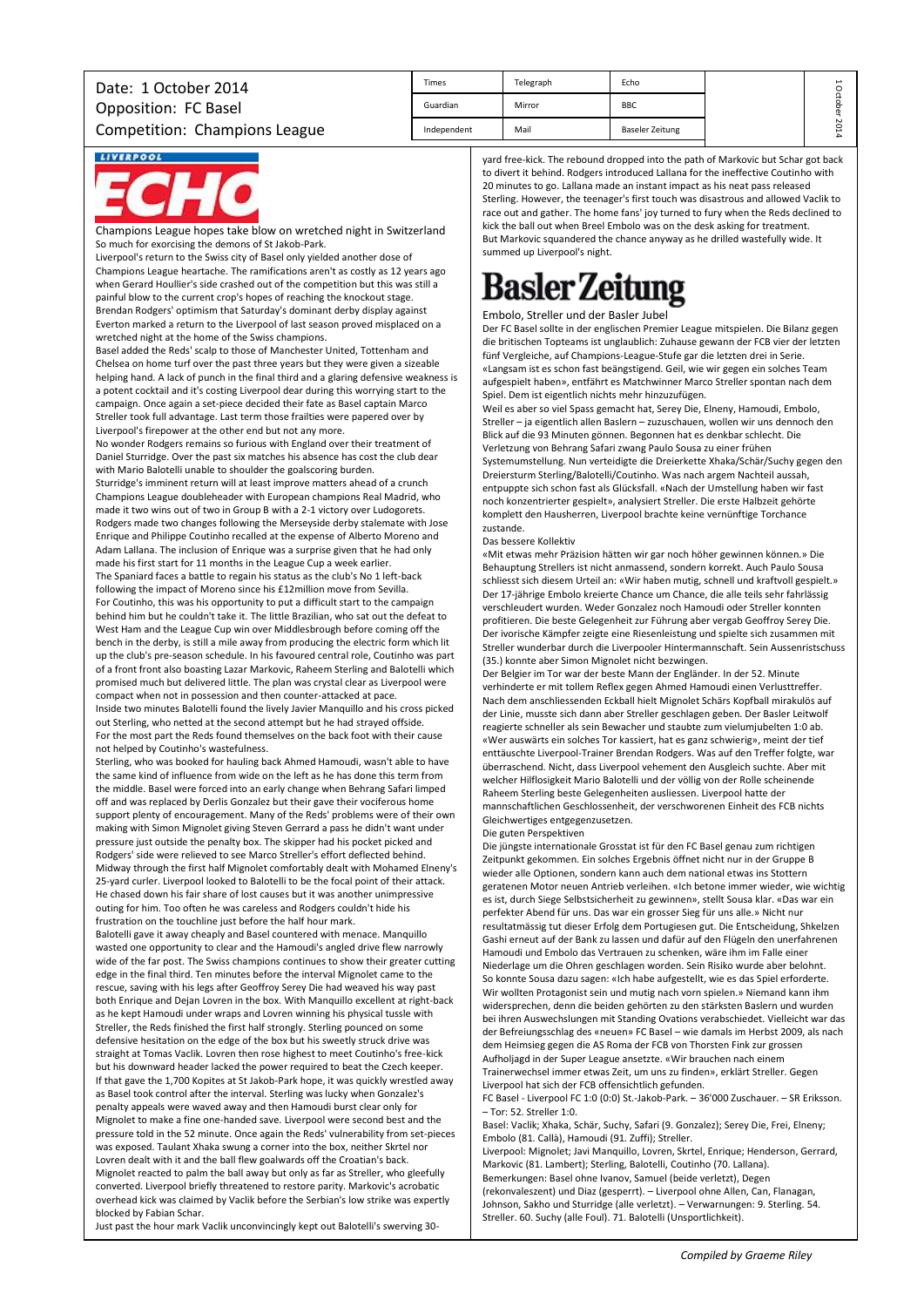| Date: 1 October 2014          | <b>Times</b> | Telegraph | Echo            | щ      |
|-------------------------------|--------------|-----------|-----------------|--------|
| Opposition: FC Basel          | Guardian     | Mirror    | <b>BBC</b>      |        |
| Competition: Champions League | Independent  | Mail      | Baseler Zeitung | $\sim$ |

Liverpool's hopes of making the Champions League knockout stages were dented as they succumbed to a 1-0 Group B defeat at Basel.

Raheem Sterling and Mario Balotelli had goals ruled out for offside, but Liverpool rarely threatened.

Instead, the visitors' defensive problems were exposed as Martin Skrtel headed towards his own goal and Marco Streller swept home the loose ball. Basel 1-0 Liverpool: Brendan Rodgers rues 'soft' goal

Steven Gerrard came close to a late leveller when his free-kick was saved. While Liverpool roused themselves to apply concerted pressure in the final five minutes, it was not enough to merit an equaliser that would have denied the hosts victory.

Manager Brendan Rodgers returns to Merseyside with more concerns over the disjointed attack and dysfunctional defence that have undermined the start of their Premier League campaign.

Basel themselves looked vulnerable when they were beaten 5-1 by Real Madrid in their Group B opener, and they were cut open inside five minutes by the Reds. However, Sterling strayed carelessly offside before turning in Lazar Markovic's cross, and Liverpool struggled to create a chance of similar quality for the rest of the match.

Instead full-backs Jose Enrique, preferred at left-back to Alberto Moreno, and Javi Manquillo were frequently exposed as their team were penned back.

Geoffroy Serey Die, exploiting space on Enrique's flank, came closest to scoring in the first half, slamming a shot into goalkeeper Simon Mignolet's shins.

While Liverpool looked vulnerable out wide in the first half, it was their deficiencies in the centre of defence that were exposed by the Swiss side's goal. Skrtel, more concerned with grappling with his man, inadvertently headed the ball against Dejan Lovren and, while Mignolet got down sharply to prevent an own goal, the goalkeeper succeeded only in palming the ball into Streller's path for a simple finish.

Without the injured Daniel Sturridge and the departed Luis Suarez, Liverpool were stripped of the interplay and invention of last season and struggled for a response.

Only Mario Balotelli's long-range free-kick, blocked by goalkeeper Tomas Vaclík's shoulder, and Sterling's clumsy mis-control when clean through gave the home crowd cause for concern.

With back-to-back meetings against holders Real Madrid to follow in Group B, Liverpool will need a vast improvement to progress to the knockout stages.